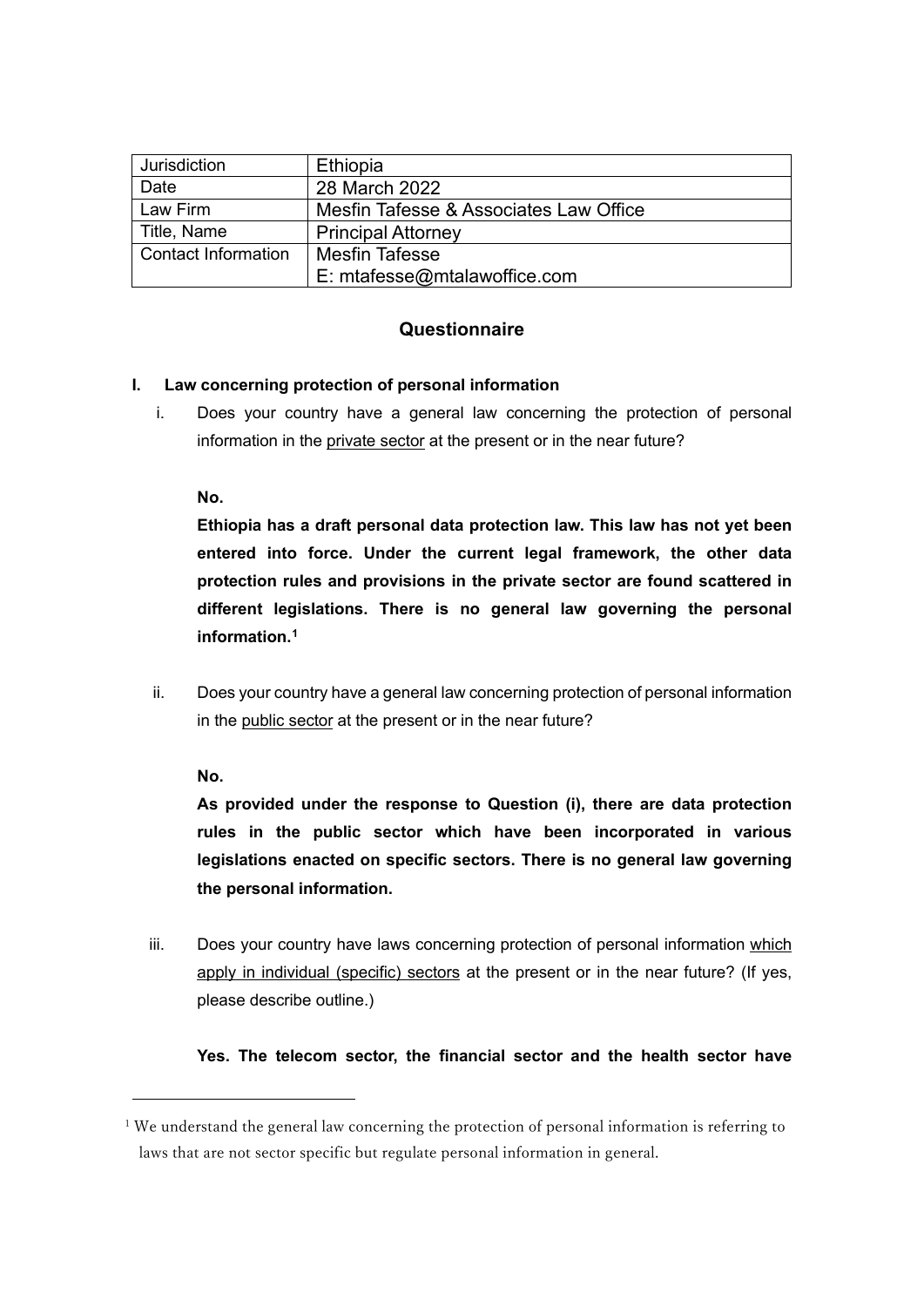#### **specific laws protecting personal information.**

### **Where all of the answers to the question of I.(i), (ii) and (iii) is "no", please skip to IV.**

- **II. The basic information of the regulation concerning protection of personal information.**
	- i. Please fill in the blanks below about all the law concerning personal information mentioned at I. (Please add a reply column as necessary,)

The title of the law :**Constitution of the Federal Democratic Republic of Ethiopia**

|                   | definition<br>The l<br>оf<br>"Personal Information" | N/A                                                                                                                                                                                                                                                                                                                                                                                                                                                                                                                                         |
|-------------------|-----------------------------------------------------|---------------------------------------------------------------------------------------------------------------------------------------------------------------------------------------------------------------------------------------------------------------------------------------------------------------------------------------------------------------------------------------------------------------------------------------------------------------------------------------------------------------------------------------------|
| $\circled{2}$     | The scope in which the<br>law applies               | All persons natural and legal                                                                                                                                                                                                                                                                                                                                                                                                                                                                                                               |
| ③                 | The territorial scope                               | Within the territory of Ethiopia                                                                                                                                                                                                                                                                                                                                                                                                                                                                                                            |
| $\left( 4\right)$ | Remark                                              | This law contains a provision which provides a general<br>guarantee of the right to privacy. It states that everyone<br>has the right to privacy and the right not to be subjected<br>to searches of their home, person, property, or seizure<br>of any property under their personal possession. It<br>further provides that everyone has the right to<br>inviolability of their notes and correspondence<br>including postal letters, and communications made by<br>means of telephone, telecommunications,<br>and<br>electronic devices. |

#### The title of the law :**The Civil Code of Ethiopia**

|                   | definition<br>The .<br>"Personal Information" | N/A                                                                                                                          |
|-------------------|-----------------------------------------------|------------------------------------------------------------------------------------------------------------------------------|
| $\left( 2\right)$ | The scope in which the<br>law applies         | All natural and legal persons                                                                                                |
| 3)                | The territorial scope                         | Within the territory of Ethiopia                                                                                             |
| $\left(4\right)$  | Remark                                        | There is no definition of personal information. The Civil<br>Code provides protection of individuals and their<br>domiciles. |

#### The title of the law :**Telecom Fraud Proclamation No. 761/2012**

| $\circled{5}$ | definition<br>The l    | N/A                                                  |
|---------------|------------------------|------------------------------------------------------|
|               | "Personal Information" |                                                      |
| (6)           | The scope in which the | All natural and legal persons                        |
|               | law applies            |                                                      |
| (7)           | The territorial scope  | Within the territory of Ethiopia                     |
| (8)           | Remark                 | There is no definition of personal information. This |
|               |                        | Proclamation protects data of telecom service        |
|               |                        | subscribers from illegal interception, access,       |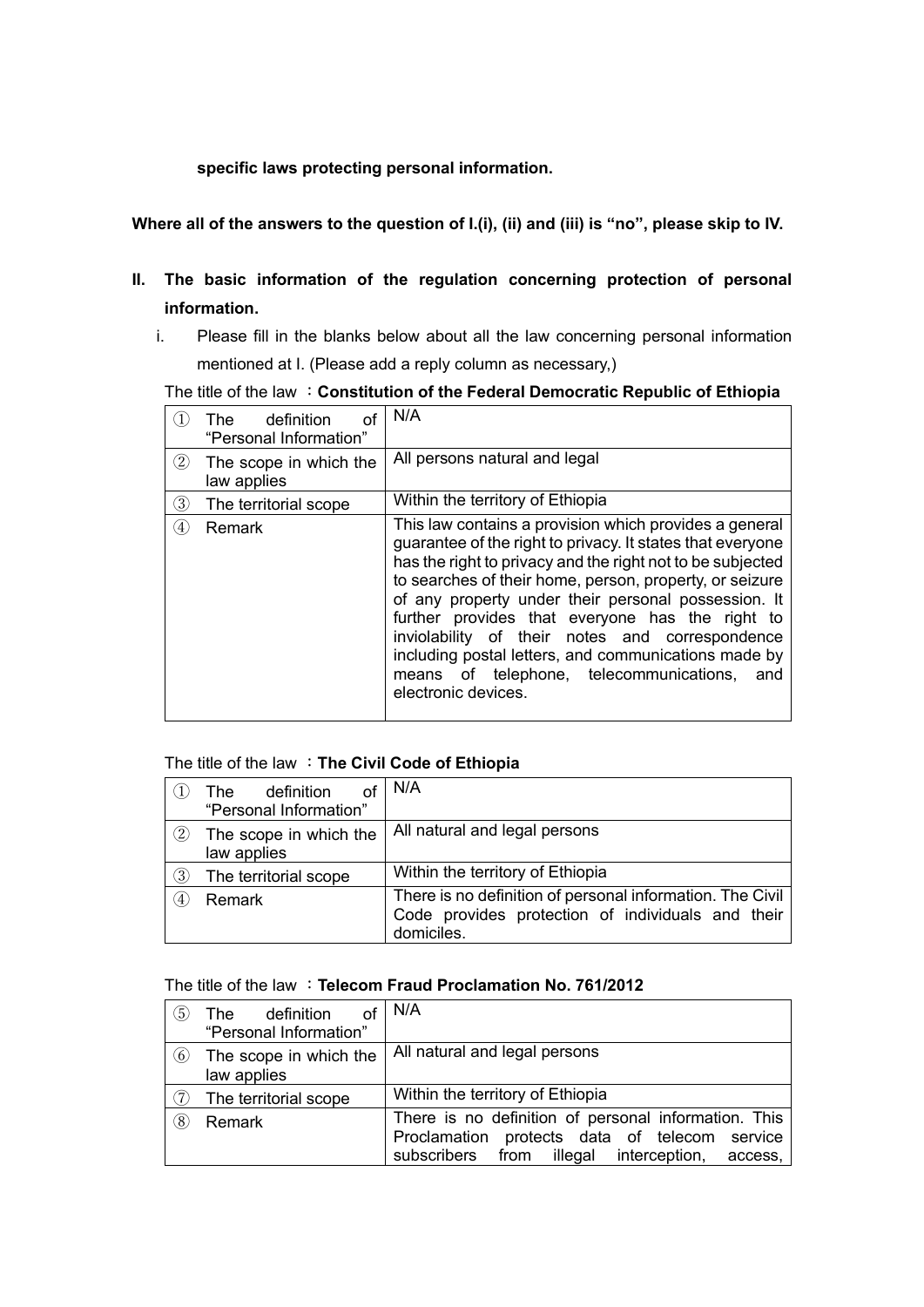|  | alteration, destruction, or damage. |
|--|-------------------------------------|
|--|-------------------------------------|

## The title of the law :**Computer Crimes Proclamation No. 958/2016**

| $\left[9\right]$ | definition<br>The<br>οt<br>"Personal Information" | N/A                                                                                                                                                                                                                                                                                                                                                 |
|------------------|---------------------------------------------------|-----------------------------------------------------------------------------------------------------------------------------------------------------------------------------------------------------------------------------------------------------------------------------------------------------------------------------------------------------|
| (10)             | The scope in which the<br>law applies             | All natural and legal persons                                                                                                                                                                                                                                                                                                                       |
| (11)             | The territorial scope                             | Within the territory of Ethiopia                                                                                                                                                                                                                                                                                                                    |
| (12)             | Remark                                            | There is no definition of personal information. This<br>Proclamation protects all types of data on computer<br>systems from unauthorized and illegal access,<br>interception, and damage. It also protects computer<br>systems from unlawful interference and has provisions<br>dealing with identity theft, computer related forgery and<br>fraud. |

# The title of the law :**Freedom of Mass Media and Access to Information Proclamation No. 590/2008**

| $\circled{1}$ | of<br>definition<br>The<br>"Personal Information" | $\bullet$ | Information related to the medical, educational, or<br>academic, employment, professional or criminal<br>history, financial transactions individuals have<br>been involved,                                                                                           |
|---------------|---------------------------------------------------|-----------|-----------------------------------------------------------------------------------------------------------------------------------------------------------------------------------------------------------------------------------------------------------------------|
|               |                                                   |           | Information related to the ethnic, national or social<br>origin, age, pregnancy, marital status, color,<br>sexual orientation, physical or mental health, well-<br>being, disability, religion, belief, conscience,<br>culture, language, or birth of the individual, |
|               |                                                   |           | Information relating to any identifying number,<br>symbol, or other particular assigned to the<br>individual, the address, fingerprints, or blood type<br>of the individual,                                                                                          |
|               |                                                   |           | The personal opinions, views or preferences of<br>the individual, except where they are about<br>another individual or about a proposal for a grant,<br>an award, or a prize to be made to another<br>individual,                                                     |
|               |                                                   |           | The views or opinions of another individual about<br>a proposal for a grant, an award or a prize to be<br>made to the individual but excluding the name of<br>the other individual where it appears with the<br>views or opinions of the other individual,            |
|               |                                                   |           | The views or opinions of another individual about<br>the individual, or,                                                                                                                                                                                              |
|               |                                                   |           | The name of the individual where it appears with<br>personal information relating to the<br>other<br>individual or where the disclosure of the name                                                                                                                   |
|               |                                                   |           | itself would reveal information about the individual                                                                                                                                                                                                                  |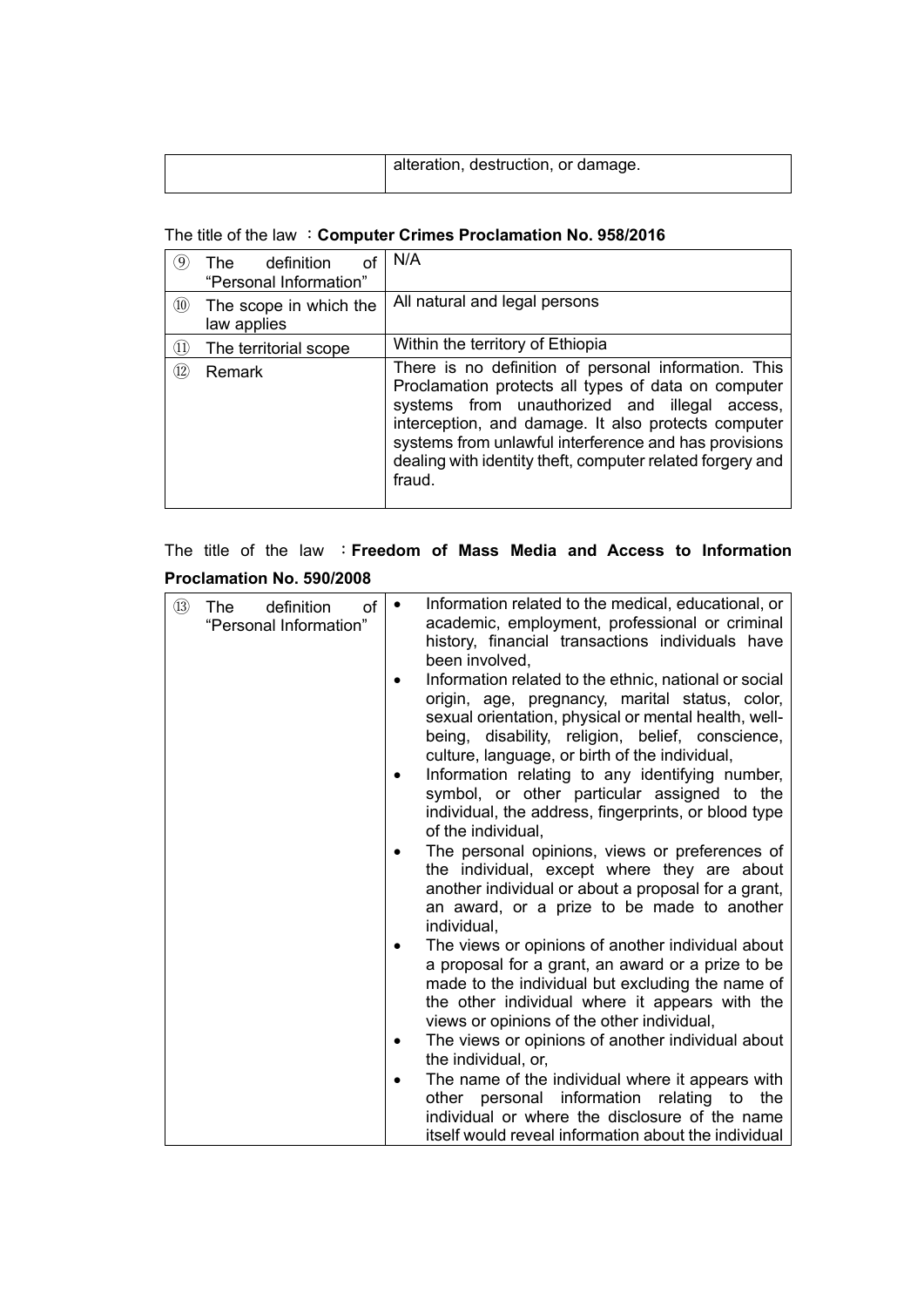|                |                                       | Confidential commercial information of third<br>parties including trade secrets, financial,<br>commercial, scientific, or technical information,<br>and information supplied by third party in<br>confidence and the disclosure would put the third-<br>party at a disadvantage.<br>Information about a person who passed away<br>$\bullet$<br>before 20 years. |
|----------------|---------------------------------------|-----------------------------------------------------------------------------------------------------------------------------------------------------------------------------------------------------------------------------------------------------------------------------------------------------------------------------------------------------------------|
| $\circled{14}$ | The scope in which the<br>law applies | All natural and legal persons                                                                                                                                                                                                                                                                                                                                   |
| (15)           | The territorial scope                 | Within the territory of Ethiopia                                                                                                                                                                                                                                                                                                                                |

### The title of the law :**Federal Income Tax Proclamation No. 979/2016**

| (16)           | definition<br>The<br>οt<br>"Personal Information" | N/A                                                                                                                        |
|----------------|---------------------------------------------------|----------------------------------------------------------------------------------------------------------------------------|
| (17)           | The scope in which the<br>law applies             | All natural and legal persons that provide information<br>to the federal government's tax collecting authority.            |
| (18)           | The territorial scope                             | Within the territory of Ethiopia                                                                                           |
| $\circled{19}$ | Remark                                            | The data protected by this law is any information tax<br>officers obtain in their professional capacity from<br>taxpayers. |

## The title of the law :**Electronic Signature Proclamation No. 1072/2018**

| (20) | The definition<br>"Personal Information" | N/A                                                                                                                                                        |
|------|------------------------------------------|------------------------------------------------------------------------------------------------------------------------------------------------------------|
|      | 21 The scope in which the<br>law applies | All natural and legal persons exchanging messages<br>through electronic means                                                                              |
|      | 22 The territorial scope                 | Within the territory of Ethiopia                                                                                                                           |
|      | 23 Remark                                | Personal Information is not defined. Digital certificate<br>providers are obligated to keep personal information<br>that is provided to them confidential. |

#### The title of the law :**Financial Consumer Protection Directive No. FCP/01/2020**

| 24 | definition<br>οf<br>The T<br>"Personal Information" | N/A                                                                                                                                                                                                                                                 |
|----|-----------------------------------------------------|-----------------------------------------------------------------------------------------------------------------------------------------------------------------------------------------------------------------------------------------------------|
|    | 25 The scope in which the<br>law applies            | All                                                                                                                                                                                                                                                 |
|    | 26 The territorial scope                            | Within the territory of Ethiopia                                                                                                                                                                                                                    |
| 27 | Remark                                              | The word 'data' is defined as any information about an<br>identified or reasonably identifiable financial consumer<br>or security provider. Financial consumer is defined as<br>current or prospective customer of a financial service<br>provider. |
|    |                                                     | Financial service providers are expected to keep all<br>customer's data confidential and secure.<br>their                                                                                                                                           |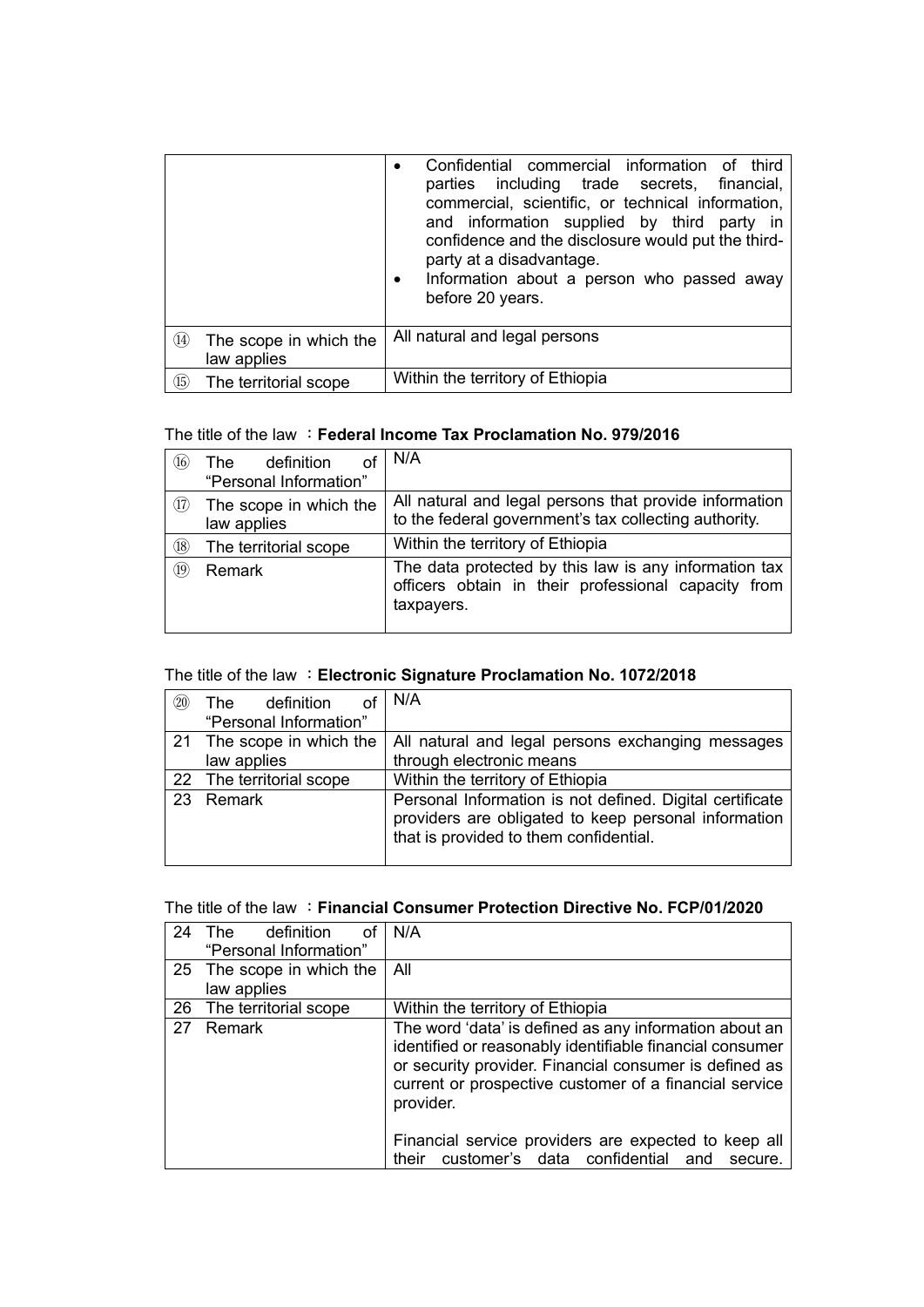| Financial service providers are required to put in place<br>policies and procedures that ensure confidentiality and<br>security of financial consumers' data. The policy must<br>include protection of data, collection, use, and<br>disclosure of data, types of data collected, and third<br>parties' disclosure procedures. |
|--------------------------------------------------------------------------------------------------------------------------------------------------------------------------------------------------------------------------------------------------------------------------------------------------------------------------------|
| Copies of these policies must be available on the<br>bank's websites and on-demand from customers.                                                                                                                                                                                                                             |

### The title of the law :**National Bank Circular No. FIS/01/2014**

| 28 | The definition<br>οf<br>"Personal Information" | N/A                                                                                                                                                                                                                                                                                                                                                                                                                                                                                                      |
|----|------------------------------------------------|----------------------------------------------------------------------------------------------------------------------------------------------------------------------------------------------------------------------------------------------------------------------------------------------------------------------------------------------------------------------------------------------------------------------------------------------------------------------------------------------------------|
|    | 29 The scope in which the<br>law applies       | Finance service providers                                                                                                                                                                                                                                                                                                                                                                                                                                                                                |
| 30 | The territorial scope                          | Within the territory of Ethiopia                                                                                                                                                                                                                                                                                                                                                                                                                                                                         |
| 31 | Remark                                         | This circular obliges financial service providers<br>engaged in agent and mobile banking to retain data<br>centers and related infrastructure in the premises of<br>financial institutions that they have acquired, leased or<br>have special agreements with for the same purposes.<br>It restricts Technology Service Providers from<br>accessing any customer data unless they are<br>authorized by the financial institution for specific period<br>and purposes related to support and maintenance. |

### The title of the law :**Draft Personal Data Protection Proclamation**

| 32 | definition<br>of<br>The | "Personal Data" means any information relating to an                                                                                                                                                                                                                                                                           |
|----|-------------------------|--------------------------------------------------------------------------------------------------------------------------------------------------------------------------------------------------------------------------------------------------------------------------------------------------------------------------------|
|    | "Personal Information"  | identified or identifiable natural person who can be                                                                                                                                                                                                                                                                           |
|    |                         | identified:                                                                                                                                                                                                                                                                                                                    |
|    |                         | From those data, or                                                                                                                                                                                                                                                                                                            |
|    |                         | From those data and other information, which<br>is in the possession of, or is likely to come into<br>the possession of, data controller, and includes<br>any expression of opinion about the individual<br>and any indication of the intentions of the data<br>controller or any other person in respect of the<br>individual |
|    |                         | "Sensitive Personal Data" is defined as a person's:                                                                                                                                                                                                                                                                            |
|    |                         | Racial or ethnic origins,                                                                                                                                                                                                                                                                                                      |
|    |                         | Genetic data or biometric data,<br>$\bullet$                                                                                                                                                                                                                                                                                   |
|    |                         | Physical or mental health or condition,                                                                                                                                                                                                                                                                                        |
|    |                         | Sexual life,                                                                                                                                                                                                                                                                                                                   |
|    |                         | Political opinions,                                                                                                                                                                                                                                                                                                            |
|    |                         | Membership of a trade union,<br>$\bullet$                                                                                                                                                                                                                                                                                      |
|    |                         | Religious beliefs or other beliefs of a similar<br>nature,                                                                                                                                                                                                                                                                     |
|    |                         | Commission or alleged commission of an                                                                                                                                                                                                                                                                                         |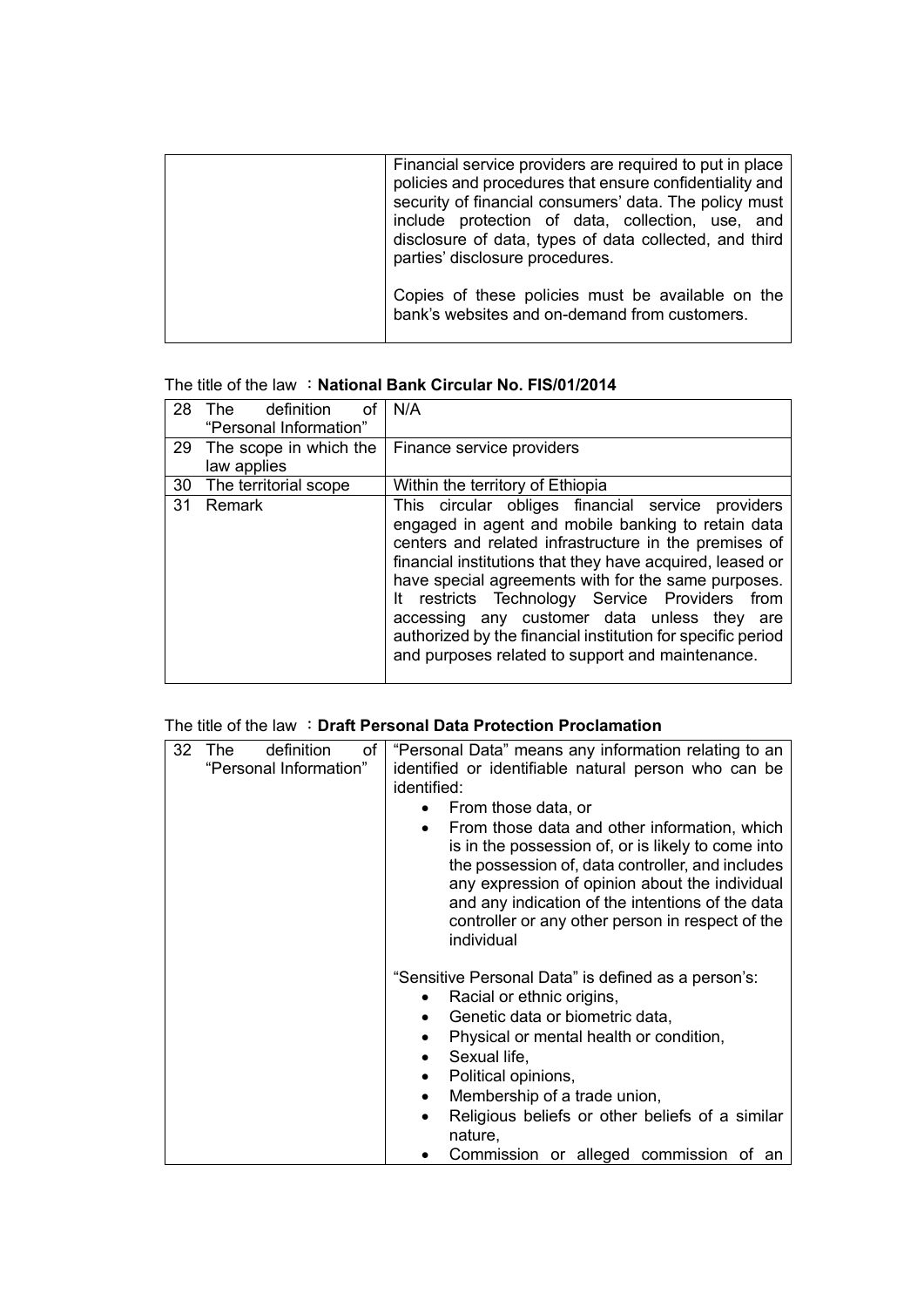|    |                                       | offence,<br>Any proceedings for an offence committed or<br>alleged to have been committed, the disposal<br>of such proceedings or the sentence of any<br>court in the proceedings, or<br>• Any other personal data as the Ethiopian<br>Personal Data Protection Commission may<br>determine to be sensitive personal data. |
|----|---------------------------------------|----------------------------------------------------------------------------------------------------------------------------------------------------------------------------------------------------------------------------------------------------------------------------------------------------------------------------|
| 33 | The scope in which the<br>law applies | All natural and legal persons                                                                                                                                                                                                                                                                                              |
| 34 | The territorial scope                 | Within the territory of Ethiopia                                                                                                                                                                                                                                                                                           |
| 35 | <b>Remark</b>                         | This is a draft law which has not yet entered into force.<br>It has only been included for information purpose that<br>the enactment of the data protection law is in progress.<br>It is anticipated that it will inter into force in near future.                                                                         |

The title of the law :**Food, Medicine and Healthcare Administration Control Council** 

|    | 36 The definition of   | N/A                                                                                                                                                                                                                                                 |  |  |
|----|------------------------|-----------------------------------------------------------------------------------------------------------------------------------------------------------------------------------------------------------------------------------------------------|--|--|
|    | "Personal Information" |                                                                                                                                                                                                                                                     |  |  |
|    |                        | 37 The scope in which the   All natural and legal persons                                                                                                                                                                                           |  |  |
|    | law applies            |                                                                                                                                                                                                                                                     |  |  |
| 38 | The territorial scope  | Within the territory of Ethiopia                                                                                                                                                                                                                    |  |  |
|    | 39 Remark              | This regulation obligates health professionals from<br>disclosing information regarding a patient. Information<br>regarding patients may be released for research<br>purposes without identifying an individual patient<br>directly and indirectly. |  |  |

# **of Ministers Regulation No. 299/2013**

ii. If there are any special instructions about the laws, please describe them.

N/A

### **III. OECD Privacy Principles**

- i. If there are any provision of law which embody each OECD Privacy Principle in your country, please describe the outlines. [https://www.oecd.org/sti/ieconomy/oecdguidelinesontheprotectionofprivacyandtran](https://www.oecd.org/sti/ieconomy/oecdguidelinesontheprotectionofprivacyandtransborderflowsofpersonaldata.htm) [sborderflowsofpersonaldata.htm](https://www.oecd.org/sti/ieconomy/oecdguidelinesontheprotectionofprivacyandtransborderflowsofpersonaldata.htm)
	- (a) Collection Limitation Principle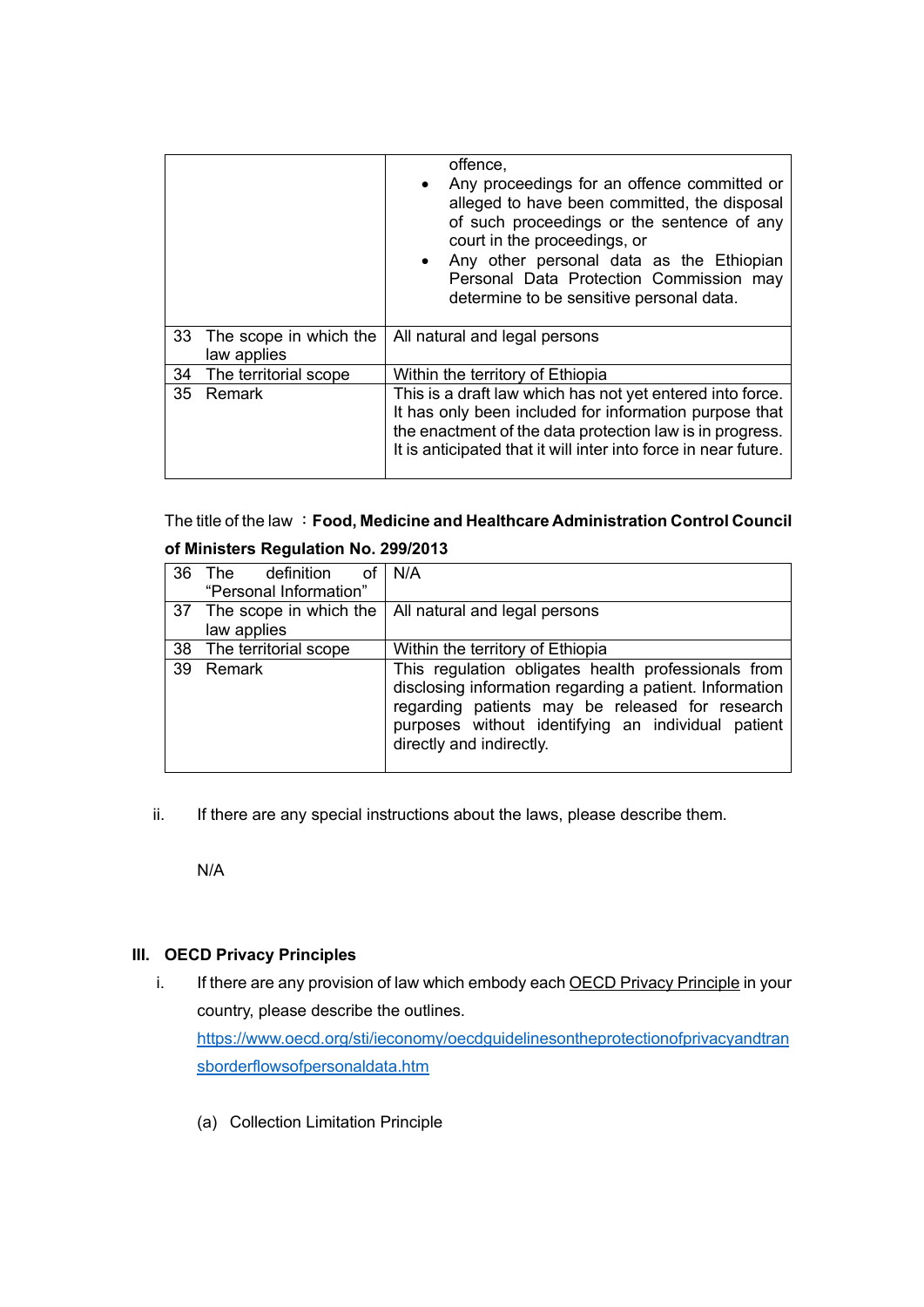- (b) Data Quality Principle
- (c) Purpose Specification Principle
- (d) Use Limitation Principle
- (e) Security Safeguards Principle
- (f) Openness Principle
- (g) Individual Participation Principle
- (h) Accountability Principle

As noted above, Ethiopia does not have a comprehensive private data protection law. Many of the laws related to data are found scattered across various laws. Some of the laws containing provisions related to personal data do contain some of the OECD Privacy principles.

#### **Computer Crimes Proclamation**

The Computer Crimes Proclamation indicates that data obtained during searches that is irrelevant to the investigation should be deleted immediately based on the decision of the Attorney General (Ministry of Justice.)<sup>[2](#page-6-0)</sup> This provision, though not in a clear manner, seems to incorporate the Collection Limitation, Use Limitation and Purpose Specification principles.

#### **Anti-Terror Laws**

The Prevention and Suppression of Terrorism Crimes Proclamation states that the police have a duty to keep confidential any evidence obtained by them that has a nature of secrecy.<sup>[3](#page-6-1)</sup> This provision includes elements of Use Limitation and Security Safeguards Principles in that the police have a duty to keep the data confidential and use it for the purposes of their investigation alone. There are also provisions

<span id="page-6-0"></span> $2$  Article 25(5) of Computer Crimes Proclamation 958/2016.

<span id="page-6-1"></span><sup>&</sup>lt;sup>3</sup> Article 34 (3) of Prevention and Suppression of Terrorism Crimes Proclamation No. 1176/2020.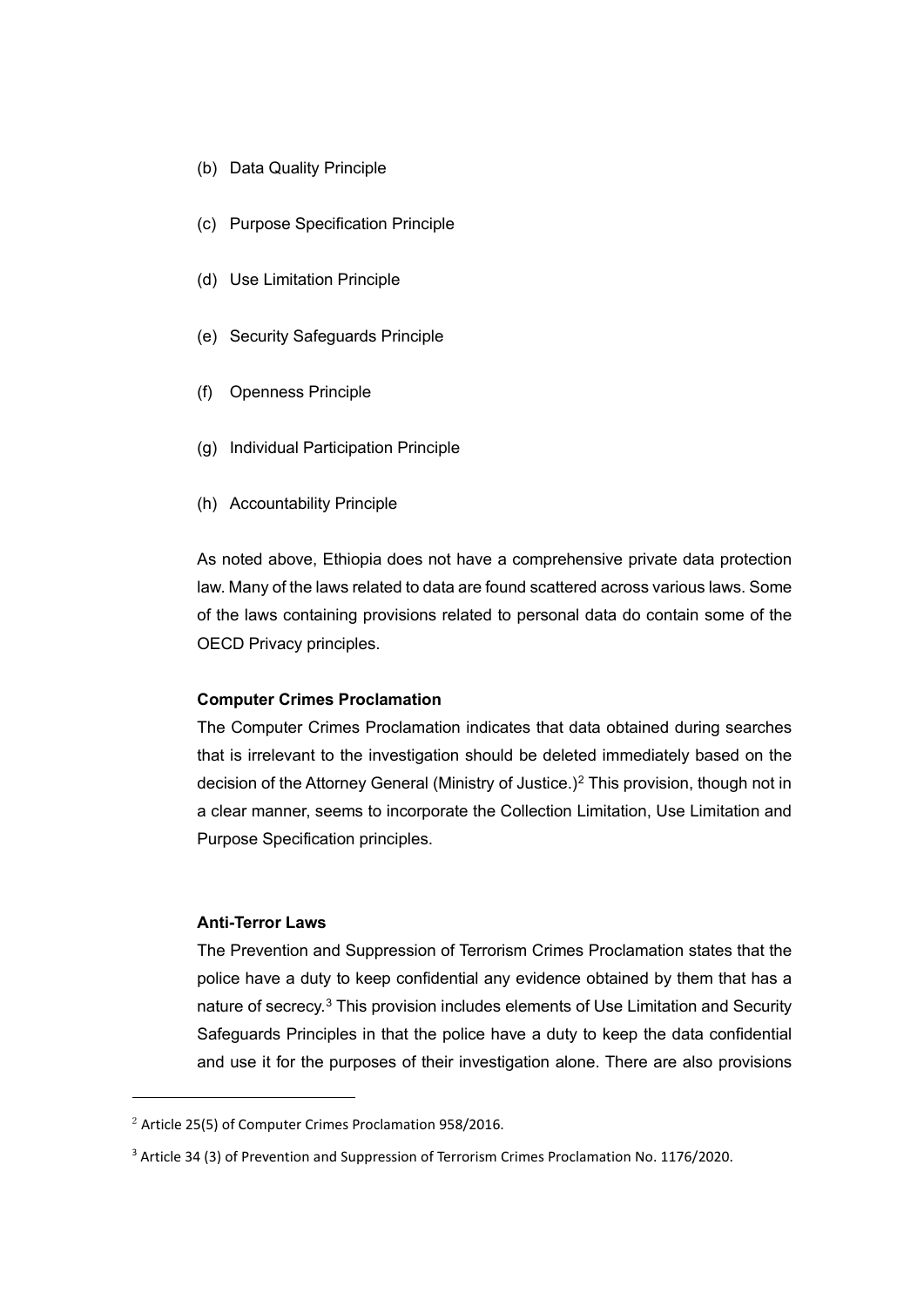incorporating the Accountability Principle under the Proclamation. [4](#page-7-0) Moreover, elements of Collection Limitation, Use Limitation and Purpose Specification Limitation principles exist in relation to the employment of special investigative techniques including surveillance and interception of data by police during terrorism investigations. Police are obligated to obtain a warrant justifying the need for the data they collect, and to keep all information they obtain confidential. They are also obligated to destroy data and information they receive when it is not relevant to their investigation. Persons (natural or judicial) have the duty to provide data and information that may assist police in prevention of terror attacks or during investigations.<sup>[5](#page-7-1)</sup> However, data that is defamatory to the suspects rights to privacy may only be obtained through court order. The police also have the duty to keep information they receive confidential thereby including the Use Limitation principle.

#### **Registration of Vital Events and National Identification Card**

Registration of Vital Events and National Identity Card Proclamation states in general that the organ entrusted to keep registers of civil status shall be responsible for their safeguarding<sup>[6](#page-7-2)</sup> which includes elements of Security Safeguards principle. It reiterates this principle under another provision.<sup>[7](#page-7-3)</sup> Moreover, it includes Data Quality Principle by providing that "any vital event shall be registered with the necessary detail information that can be used for legal, administrative and statistical purposes".[8](#page-7-4) The law further includes detailed provisions on the type of data that is to be entered into the registrars with regards to birth, marriage, divorce, and death. The law also includes Individual Participation Principle in relation to corrections of personal data entered[.9](#page-7-5) There are procedures outlined for the correction of data entered into the registrar. Regarding national Identity Cards, the law obligates the card holder to notify changes in the particulars of the identity card subscribing to Data Quality Principle in the keeping up-to-date aspect. Purposes of why the data relating to ID cards and vital events collected by the authorities may be disclosed

<span id="page-7-0"></span><sup>4</sup> Article 41 of Prevention and Suppression of Terrorism Crimes Proclamation No. 1176/2020.

<span id="page-7-1"></span> $5$  Article 43 of Prevention and Suppression of Terrorism Crimes Proclamation No. 1176/2020.

<span id="page-7-2"></span><sup>6</sup> Article 15 of Registration of Vital Events and National Identity Card Proclamation No. 760/2012.

<span id="page-7-3"></span><sup>7</sup> Article 65 of Registration of Vital Events and National Identity Card Proclamation No. 760/2012.

<span id="page-7-4"></span><sup>8</sup> Article 17 of Registration of Vital Events and National Identity Card Proclamation No. 760/2012.

<span id="page-7-5"></span><sup>9</sup> Article 49 of Registration of Vital Events and National Identity Card Proclamation No. 760/2012.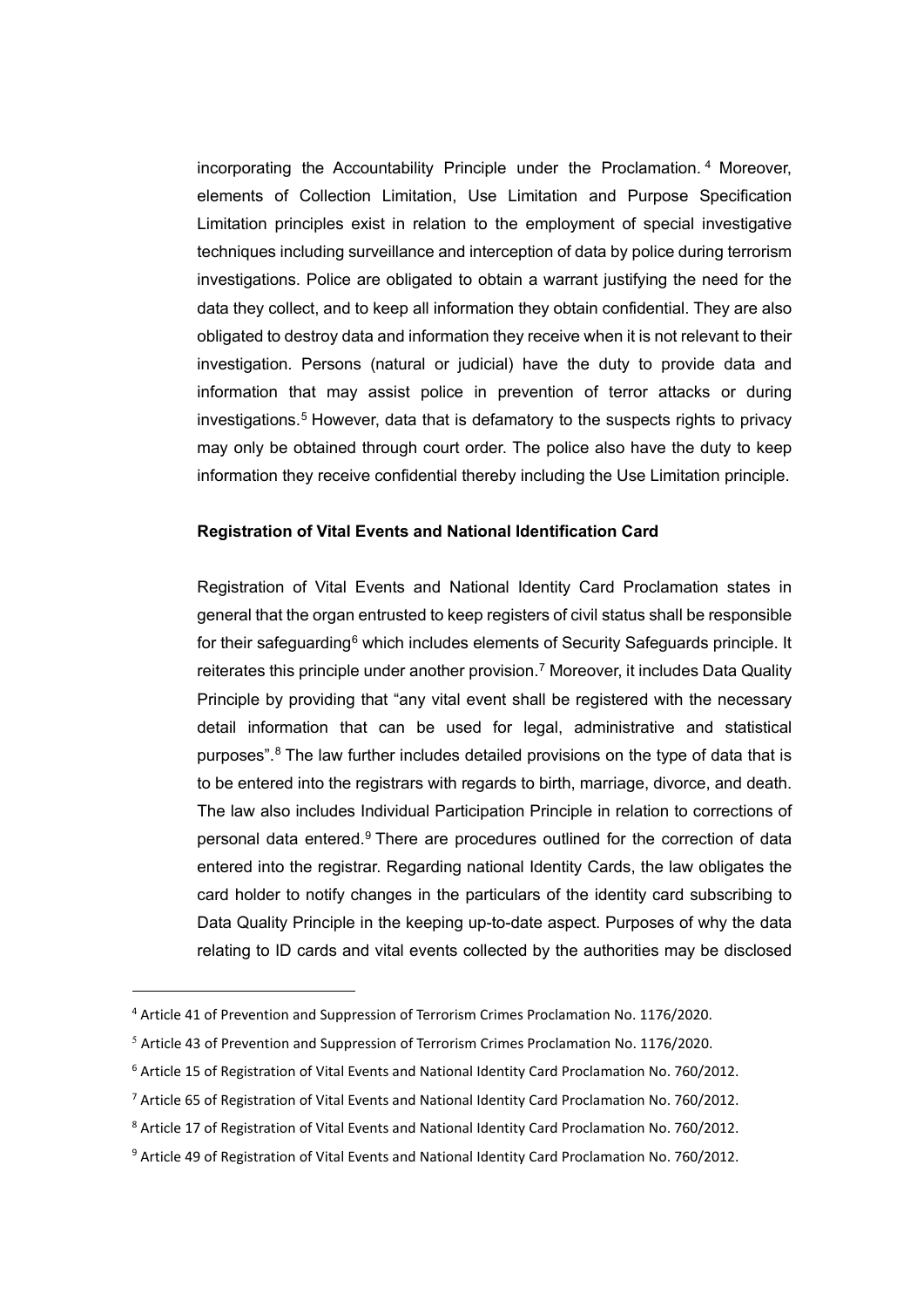are listed down on the law<sup>[10](#page-8-0)</sup> and this confirms with the Purpose Specification Principle. Moreover, this provision also includes the Individual Participation principle in that unless the consent of a data subject is obtained, data may not be disclosed to any other person other than those mandated by law. The law further states that information will not be disclosed to others even with the consent of the data subject where such information is likely to prejudice public interest. Lastly, the law holds anyone who damages, destroys, suppresses, or unlawfully accesses data collected in relation to registration of vital events and ID card issuance.

#### **Freedom of Media and Access to Information**

The Freedom of Media and Access to Information Proclamation has detailed sections about how data that is in possession of public bodies must be disclosed to third parties. These include asking for the consent of the data subject.<sup>[11](#page-8-1)</sup> Moreover, the Proclamation has detailed steps on how individuals request for information and under what circumstances. These requests include request for confirmation of whether the data controller has data relating to the individual who made the request as well as requests for deletion of data. These provisions reflect the Use Limitation and Individual Participation principles.

#### **Financial Data**

Financial Service Providers are obligated to put in place procedures that ensure the confidentiality and security of the data of their consumers. The service providers are obligated to inform and disclose their policies regarding protection, collection, use and disclosure, types of data collected and third parties to whom they may disclose data to their customers.<sup>[12](#page-8-2)</sup>

The laws also state that data must be collected using lawful and fair means and must be for legitimate purposes that are necessary for the service provider's

<span id="page-8-0"></span><sup>&</sup>lt;sup>10</sup> Article 64 of Registration of Vital Events and National Identity Card Proclamation No. 760/2012.

<span id="page-8-1"></span> $11$  Article 19 of Freedom of the Mass Media and Access to Information Proclamation No. 590/2008.

<span id="page-8-2"></span><sup>&</sup>lt;sup>12</sup> Article 5.4 of Financial Consumer Protection Directive No. FCP/01/2020.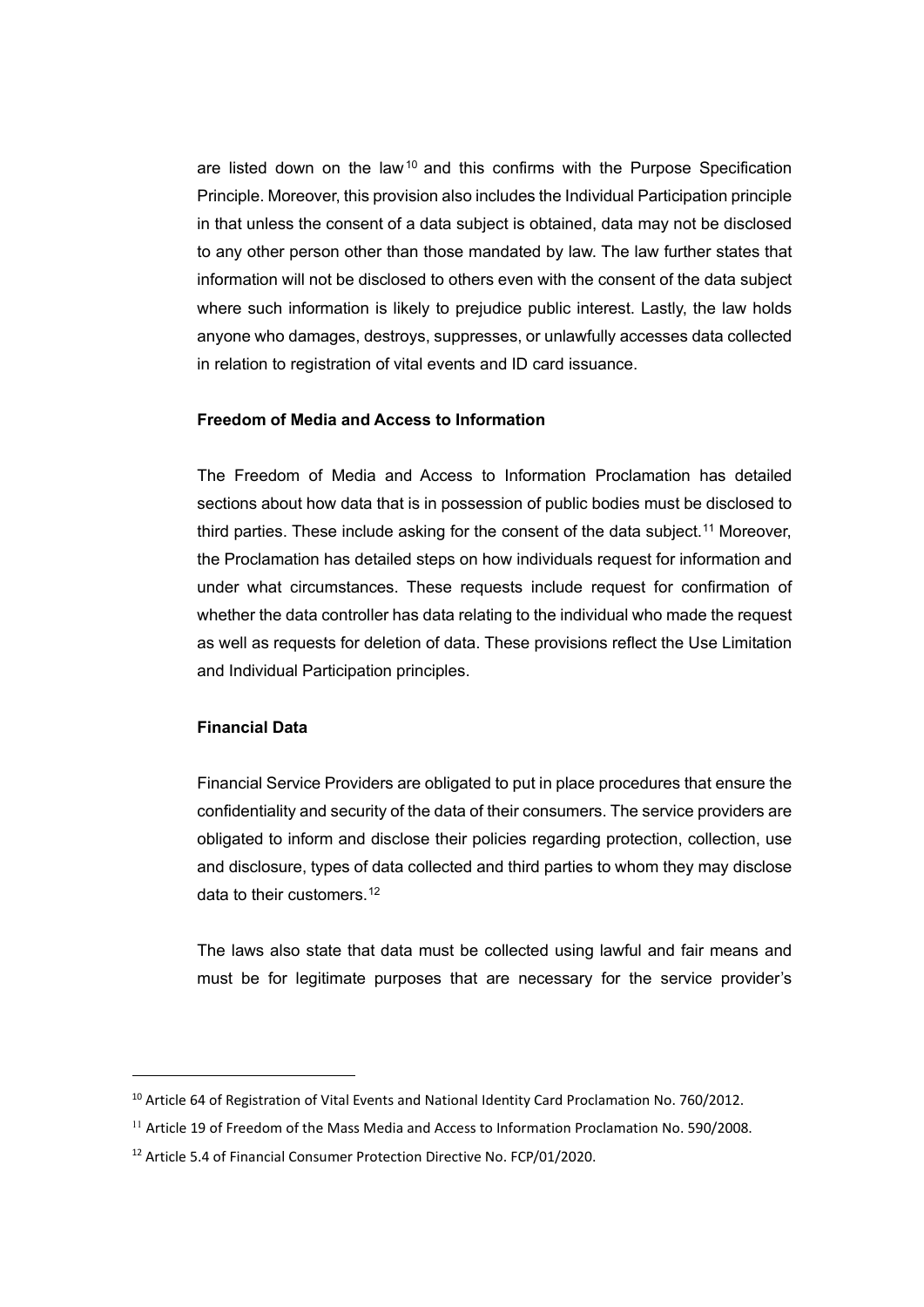activities.<sup>[13](#page-9-0)</sup> The same principles also apply when it comes to the use of such data.<sup>[14](#page-9-1)</sup> The law also obligates service providers to ensure that third parties that they disclose data to keeps the data confidential and secure. These laws conform to the Security Safeguards principle.<sup>[15](#page-9-2)</sup>

There are detailed provisions stating procedures for customers to access and correct their data as well that is consistent with the Individual Participation Principle.[16](#page-9-3)

#### **Draft Personal Data Protection Proclamation[17](#page-9-4)**

The Draft Personal Data Protection Proclamation (**Draft Proclamation**) includes a comprehensive list of principles that contain the OECD principles in detail. It further includes other data principles that are not included in the OECD principles.

The first principle in the Draft Proclamation is the **principle of lawfulness**. [18](#page-9-5) Data must be processed lawfully and puts conditions that must be fulfilled to process personal data.

**The principle of fairness and transparency**: [19](#page-9-6) This principle dictates that data must be processed in a fair and transparent manner where the data subject is aware of how their personal data is processed in an easy and intelligible manner.

**The principle of purpose limitation: <sup>[20](#page-9-7)</sup> It states that personal data must be** obtained only for one or more explicitly stated and lawful purposes.

<span id="page-9-0"></span><sup>&</sup>lt;sup>13</sup> Article 5.4.6 of Financial Consumer Protection Directive No. FCP/01/2020.

<span id="page-9-1"></span><sup>14</sup> Article 5.4.7 of Financial Consumer Protection Directive No. FCP/01/2020.

<span id="page-9-2"></span> $15$  Article 5.4.8 of Financial Consumer Protection Directive No. FCP/01/2020.

<span id="page-9-3"></span> $16$  Article 5.4.9 of Financial Consumer Protection Directive No. FCP/01/2020.

<span id="page-9-4"></span> $17$  This law has not yet entered into force.

<span id="page-9-5"></span><sup>18</sup> Article 16 of Draft Personal Data Protection Proclamation.

<span id="page-9-6"></span><sup>&</sup>lt;sup>19</sup> Article 21 of Draft Personal Data Protection Proclamation.

<span id="page-9-7"></span><sup>20</sup> Article 22 of Draft Personal Data Protection Proclamation.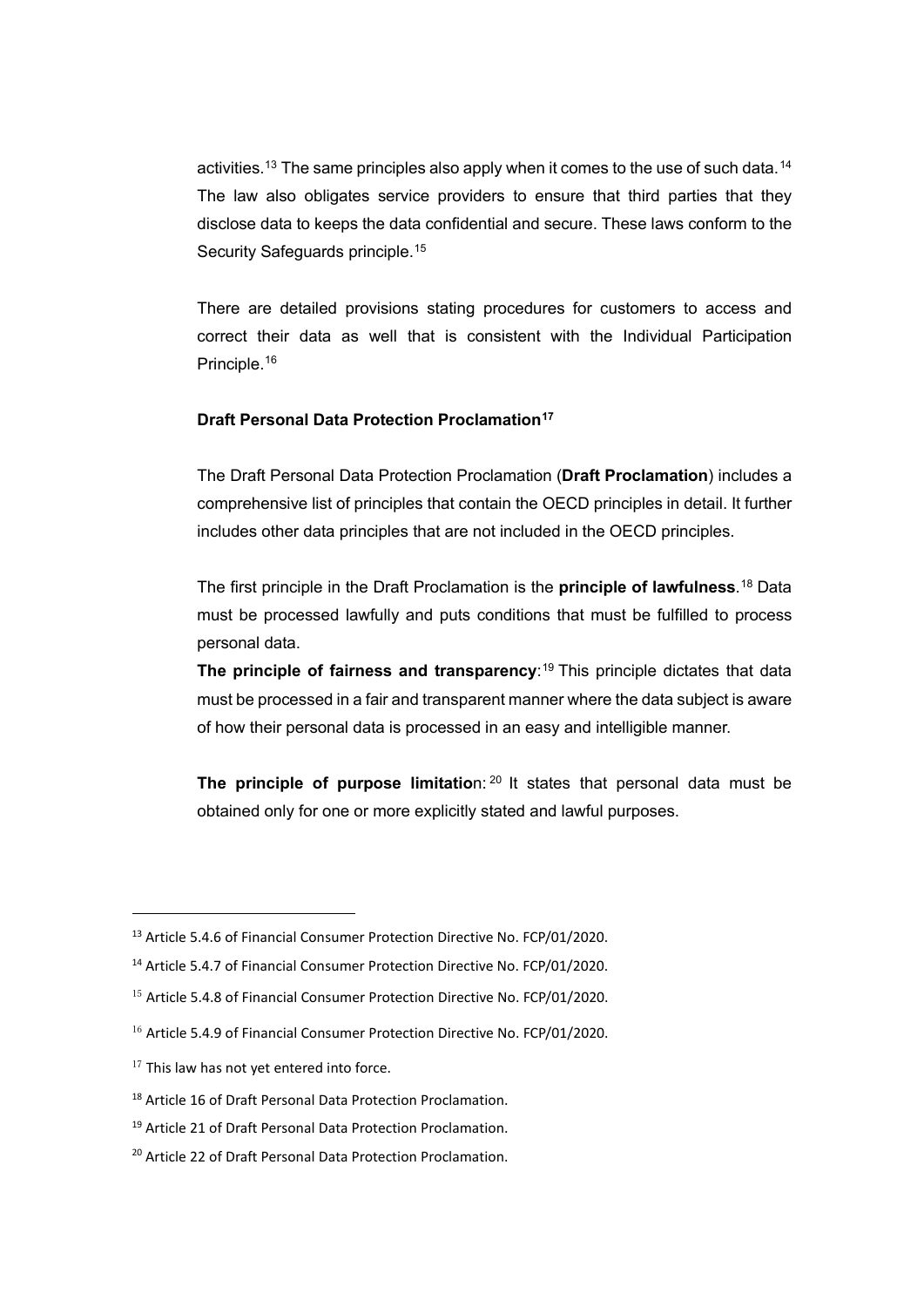**The principle of data minimization:**[21](#page-10-0) This principle works in tandem with the purpose limitation principle and dictates that personal data must be adequate, relevant and not excessive in relation to the purpose for which it is processed.

**The principle of accuracy:** <sup>[22](#page-10-1)</sup> This principle states that personal data must be accurate and kept up to date. It further includes the principle of storage limitation.<sup>[23](#page-10-2)</sup> This principle states that personal data must not be kept for longer than is necessary for the purpose it was collected.

**The principle of integrity and confidentiality: <sup>24</sup> This principle is focused on** making sure that the confidentiality of personal data is kept even in situations where the data controller transfers the data to third-party processers.

**The principle of security:** <sup>25</sup> This requires for the appropriate technical and organizational measures to be in place to protect unauthorized access and accidental loss, destruction, or damage to personal data.

**The principle of data transfer:**[26](#page-10-5) This puts the foundation for the data localization provisions that are included in the Draft Proclamation.

**The principles of accountability**[27](#page-10-6) **and the principle of rights of data subjects**[28](#page-10-7) are also incorporated in the Draft Proclamation. The accountability principle states that data controllers and processers are responsible for complying with all obligations set out in the Draft Proclamation and the rights of data subjects principle states that personal data must be processed in accordance with the rights of data subjects under the Draft Proclamation including the right to be informed, right of

- <span id="page-10-2"></span><sup>23</sup> Article 25 of Draft Personal Data Protection Proclamation.
- <span id="page-10-3"></span> $^{24}$  Article 26 of Draft Personal Data Protection Proclamation.
- <span id="page-10-4"></span> $^{25}$  Article 27 of Draft Personal Data Protection Proclamation.
- <span id="page-10-5"></span><sup>26</sup> Article 28 of Draft Personal Data Protection Proclamation.
- <span id="page-10-6"></span><sup>27</sup> Article 33 of Draft Personal Data Protection Proclamation.
- <span id="page-10-7"></span><sup>28</sup> Article 34 of Draft Personal Data Protection Proclamation.

<span id="page-10-0"></span><sup>&</sup>lt;sup>21</sup> Article 23 of Draft Personal Data Protection Proclamation.

<span id="page-10-1"></span><sup>&</sup>lt;sup>22</sup> Article 24 of Draft Personal Data Protection Proclamation.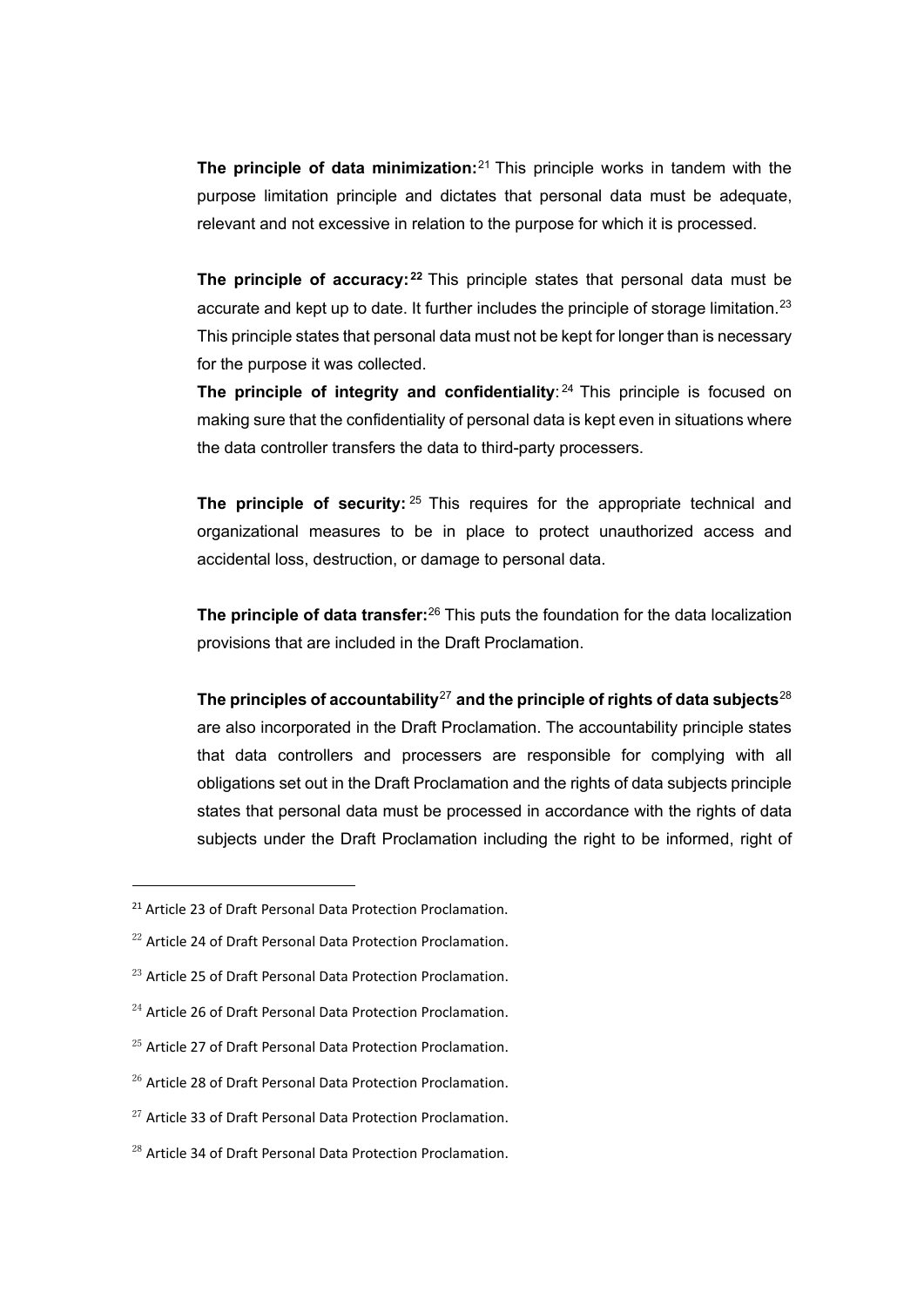access, right to rectification, and right to request for erasure.

By way of conclusion, though the Draft Proclamation does not directly include the OECD principles as they are, it covers and reflects all of them in the list of principles provided above.

- ii. If there are any sectors in which any laws exclude the application of each OECD Privacy Principle, please describe the outline.
	- (a) Collection Limitation Principle
	- (b) Data Quality Principle
	- (c) Purpose Specification Principle
	- (d) Use Limitation Principle
	- (e) Security Safeguards Principle
	- (f) Openness Principle
	- (g) Individual Participation Principle
	- (h) Accountability Principle

There is no law that excludes the application of the OECD principles. However, these principles may not be applicable for all legislations (may not be incorporated in all legislations) that have data protection provisions. Some of the laws may also provide exceptions to these general principles.

**The National Security and Intelligence sector:** This law establishes the National Intelligence and Security Service which has the power to collect data for intelligence and investigation purposes. This law states that any person has an obligation to cooperate when requested in providing intelligence or evidence that is necessary for the work of the National Intelligence and Security Service. Some of the principles such as individual participation principle and openness principle do not apply to this sector.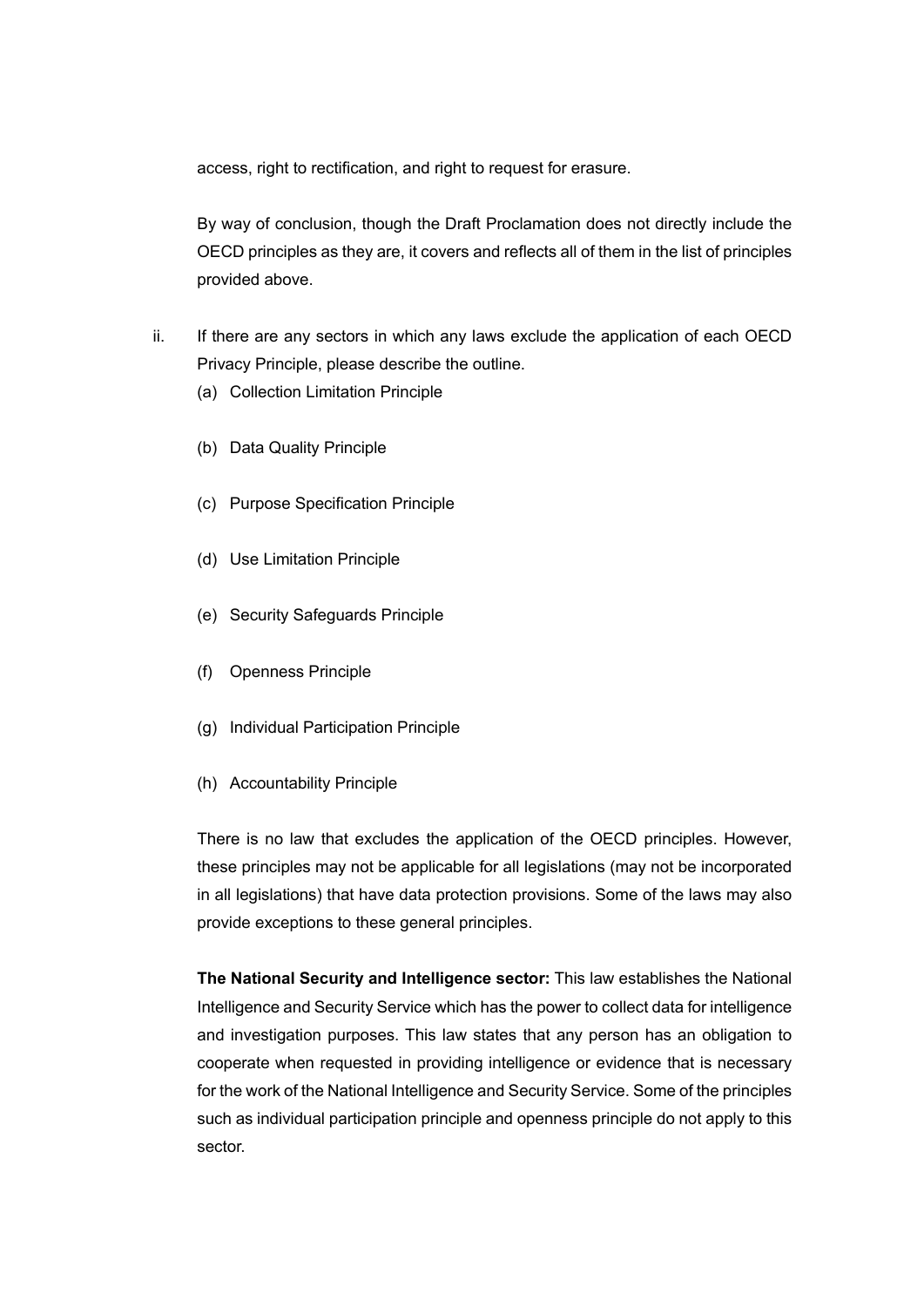**The Registration of Vital Events and National Identity Card Proclamation**: This law states that government regulators who register vital events and ID card information must store it properly so that it may be used for different purposes.<sup>[29](#page-12-0)</sup> Moreover, informal sharing of data is allowed under the Freedom of Mass Media and Access to Information Proclamation.<sup>[30](#page-12-1)</sup> This is contrary to the Purpose Limitation principle.

**Computer Crimes Proclamation:** This Proclamation indicates that service providers must retain data traffic for two years and must keep it confidential, without providing an obligation to disclose this to the data subject. This may go against the openness principle as well as the individual participation principle.

#### **IV. Data Localization and Government Access**

In your country, are there any systems having an impact on the rights of data subjects such as comprehensive government access to personal data or Data Localization? If yes, please describe them.

#### **Yes**

**Government Access:** Revised Federal Ethics and Anti-Corruption Commission Establishment Proclamation No. 1236/2021, Revised Anti-Corruption Special Procedure and Rules of Evidence Proclamation No. 434/2005, Revised Anti-Corruption Special Procedure and Rules of Evidence (Amendment) Proclamation No. 882/2015, Federal Attorney General Establishment Proclamation No. 943/2016 and a Proclamation to Provide for the Definition of the Powers and Duties of the Executive Organs give power to the Ministry of Justice (former Attorney General Office) to access certain types of data without a court warrant.

Commissioner of Ethics and Anti-Corruption Commission has the power to obtain information about bank accounts of persons or organizations which are under suspicion

<span id="page-12-0"></span> $^{29}$  Article 63 of Registration of Vital Events and National Identity Card Proclamation No. 760/2012.

<span id="page-12-1"></span> $30$  Article 12(3) of Freedom of the Mass Media and Access to Information Proclamation No. 590/2008.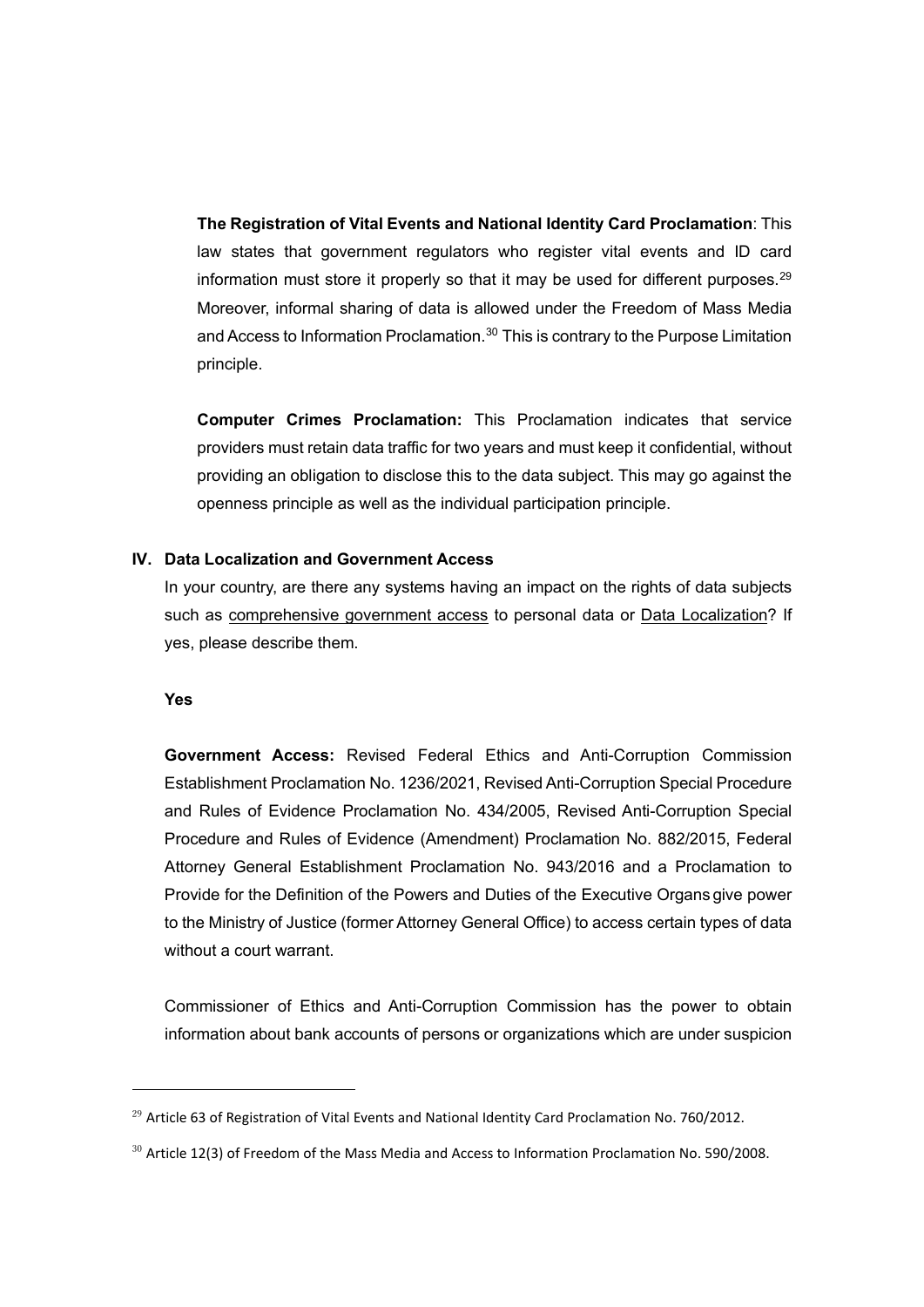and investigation for corruption crimes. $31$  The organ empowered to prosecute corruption offences has the power to intercept communications between persons and to use camera, sound recorder and other electronic devices without warrant from courts.

Any person has the duty to cooperate when requested in providing intelligence or evidence that is necessary for the work of the National Intelligence and Security Service regardless of a court warrant.<sup>[32](#page-13-1)</sup>

Ministry of Justice is authorized to give permission to investigatory organs to conduct interception and surveillance without a court warrant where urgency requires and there are reasonable grounds to conclude that a computer crime that can damage critical infrastructure is or about to be committed.

Police have the power to conduct surprise searches to prevent terrorism offences with the permission of the Commissioner General of the Federal Police, or anyone designated by him without the need of a court warrant. The Police may also utilize special investigation techniques during investigation of terrorism like interception and surveillance on exchange of information through any devices as well as using camera and audio or video recording devices.

Financial Intelligence Center has the power to obtain information it deems useful for investigation of money laundering and related crimes. It may also request information from police departments, authorities regulating financial and designated non-financial institutions, and any other government organs.

Information collected in relation to registration of vital events or issuance of a national identity card may be disclosed to other organs of government without a court warrant for the following purposes:

- National Intelligence and Security Services,
- Crime prevention and investigation,
- Tax collection,
- Administrative and social services,
- Implementation of risk management systems of financial institutions, and

<span id="page-13-0"></span> $31$  Article 9(2)(i) of Revised Federal Ethics and Anti-Corruption Commission Proclamation No. 1236/2021.

<span id="page-13-1"></span> $32$  Article 27 of National Intelligence and Security Service Re-establishment Proclamation No. 804/2013.